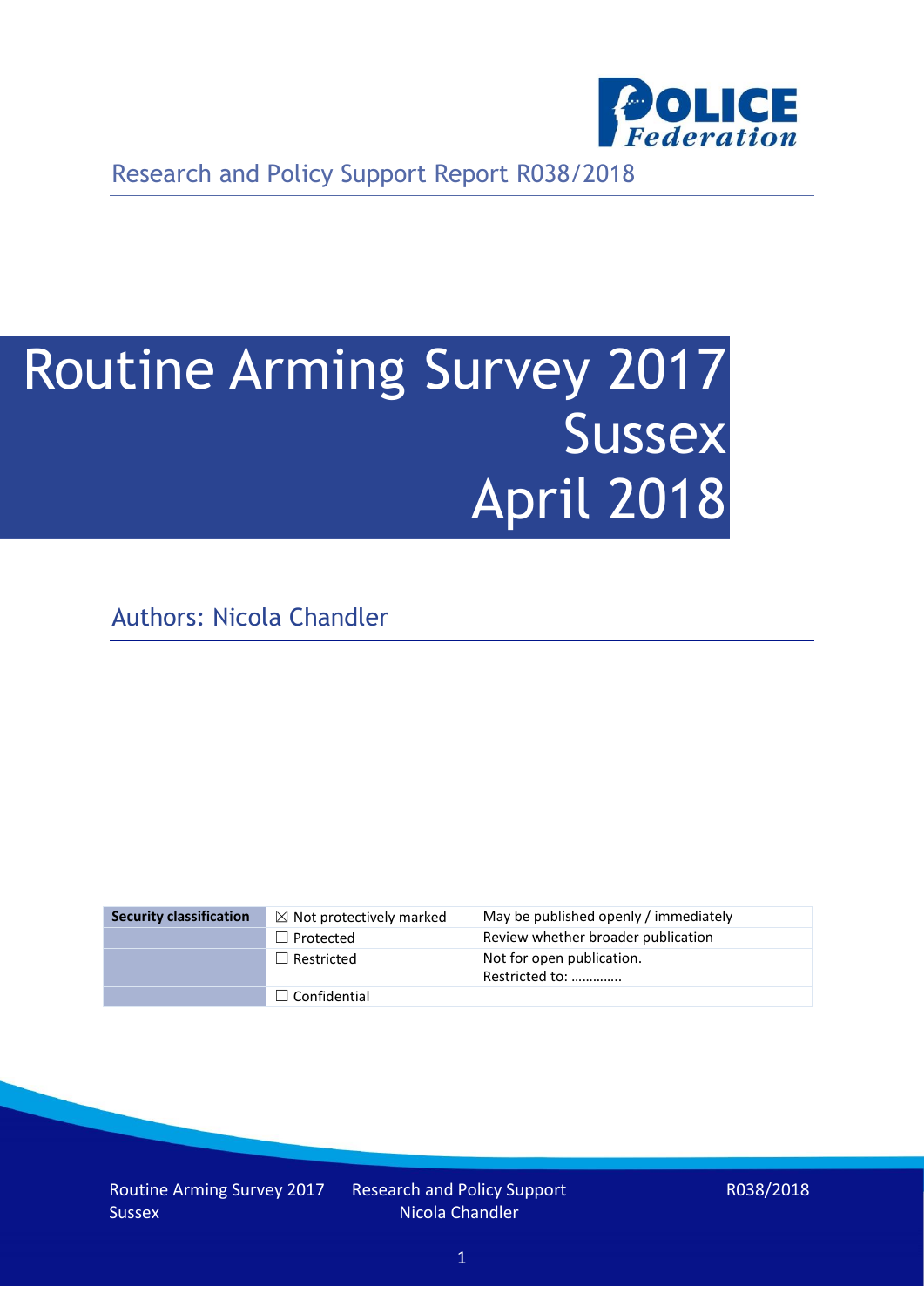## **INTRODUCTION**

This report provides a summary of responses to the PFEW routine arming survey received from respondents in Sussex.

The PFEW routine arming survey was open between 31st July and 1st September 2017. The survey asked respondents about their experiences and attitudes in the following areas:

- Satisfaction with their current access to armed support
- Views on routine arming
- Views on other protective measures and equipment
- The number of times respondents had felt their life had been threatened at work in the last two years

Where appropriate, details of average responses for the police service as a whole are also presented, differences between the national and local responses have not been tested statistically and therefore any differences reported are for guidance only and must be treated with caution.

### **RESPONSE RATE AND RESPONDENTS**

981 responses were received from respondents in Sussex. This reflects a response rate of approximately 38%, based on Home Office figures from 2017. This compares to a national response rate of 27% of federated rank members.

The findings presented in this report have a margin of error of 3%. This margin of error has been calculated using the number of responses received from officers in Sussex compared to the number of officers in the force as a whole. A margin of error of 5% or less is generally considered to be within the normal bounds of academic rigor. If this threshold has not been met, the results from this report must be interpreted more cautiously.

78% of responses from Sussex were received from male officers and 22% of responses were from female officers. 77% of respondents were Constables, 17% were Sergeants and 6% were Inspectors or Chief Inspectors.

56% of respondents said that they were in a frontline role.

Research and Policy Support Nicola Chandler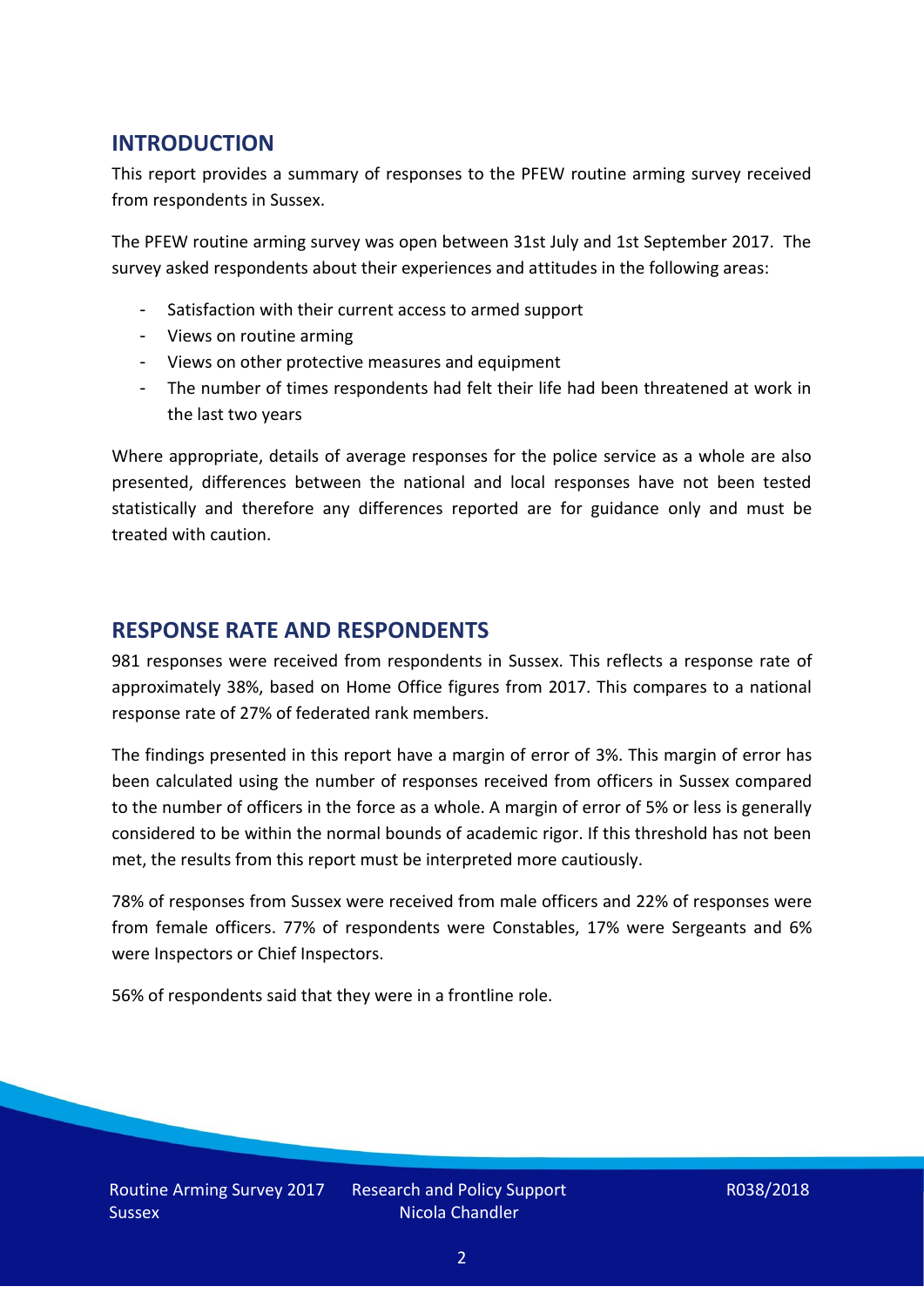## **SATISFACTION WITH CURRENT ARMED SUPPORT**

Of those respondents who had a view, 33% within Sussex said that they were either very or fairy satisfied that armed support would be readily available should they require it. In comparison, 67% were either not very or not at all satisfied that armed support would be available.

Nationally, 43% of respondents were either very or fairly satisfied that armed support would be readily available should they require it.

|                                                                                               | <b>Very satisfied</b> | <b>Fairly</b><br>satisfied | Not very<br>satisfied | Not at all<br>satisfied |
|-----------------------------------------------------------------------------------------------|-----------------------|----------------------------|-----------------------|-------------------------|
| How satisfied are you<br>that armed support is<br>readily available should<br>you require it? | 5%                    | 28%                        | 39%                   | 28%                     |

## **VIEWS ON ROUTINE ARMING**

35% of respondents within Sussex said that they were in favour of routine arming, insofar as they felt all officers should receive appropriate training and be armed at all times when on duty. This compares to 34% of respondents across England and Wales as a whole.

| All police officers<br>should receive<br>appropriate training<br>and be armed at all<br>times when on duty | All police officers<br>should receive<br>appropriate training<br>and firearms should<br>be issued to them as<br>and when necessary | <b>Firearms should not</b><br>be issued to all<br>police officers, but<br>more officers should<br>receive appropriate<br>training and be issue | The present number<br>of officers who are<br>specially trained to<br>carry firearms is<br>about right |
|------------------------------------------------------------------------------------------------------------|------------------------------------------------------------------------------------------------------------------------------------|------------------------------------------------------------------------------------------------------------------------------------------------|-------------------------------------------------------------------------------------------------------|
| 35%                                                                                                        | 17%                                                                                                                                | 41%                                                                                                                                            | 7%                                                                                                    |

57% of respondents within Sussex said that they would be prepared to be routinely armed whilst on duty. Nationally, this proportion was 55%. 10% of respondents within Sussex, said

Routine Arming Survey 2017 **Sussex** 

Research and Policy Support Nicola Chandler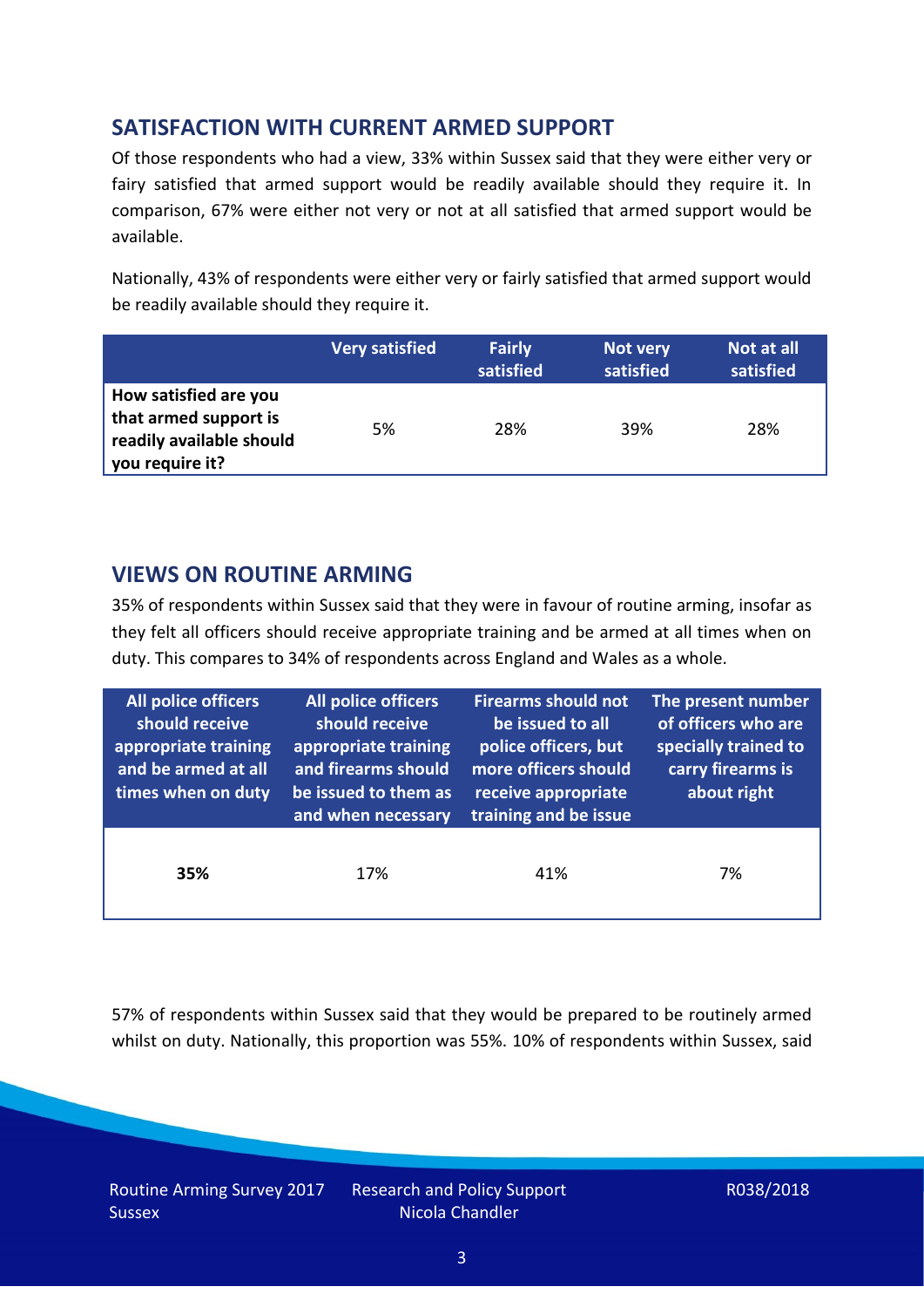that they would not carry a firearm whilst on duty under any circumstances, compared to 11% of respondents in England and Wales as a whole.

| I would be prepared<br>to carry a firearm at<br>all times on duty | I would be prepared<br>to carry a firearm<br>whilst on duty if<br>necessary | I would be prepared<br>to carry a firearm<br>whilst on duty if<br>ordered to do so | <b>Under no</b><br>circumstances would<br>I carry a firearm<br>whilst on duty |
|-------------------------------------------------------------------|-----------------------------------------------------------------------------|------------------------------------------------------------------------------------|-------------------------------------------------------------------------------|
| 57%                                                               | 21%                                                                         | 13%                                                                                | 10%                                                                           |

#### **VIEWS ON OTHER PROTECTIVE MEASURES AND EQUIPMENT**

10% of respondents in Sussex (for whom it is applicable to their role), said that they currently had access to double crewing at all times whilst on duty; 74%, said that they wanted access to double crewing at all times whilst on duty.

The proportion of respondents in Sussex who said that they have access to double crewing at all times on duty is lower than the national figure, where 11% of respondents have access to double crewing.

22% of respondents in Sussex (for whom it is applicable to their role), had access to Taser at all times whilst on duty; in comparison 74% said that they wanted to have access to Taser at all times whilst on duty.

The proportion of respondents in Sussex who have access to Taser at all times whilst on duty is the same as the proportion of respondents in England and Wales who had access to Taser at all time, which was 22%.

63% of respondents in Sussex (for whom it is applicable to their role), currently had access to Body Worn Video at all times whilst on duty; 84% wanted access to Body Worn Video at all times.

The proportion of respondents in Sussex who have access to Body Worn Video at all times whilst on duty is higher than in England and Wales as a whole; nationally 55% of respondents reported having access to Body Worn Video at all times whilst on duty.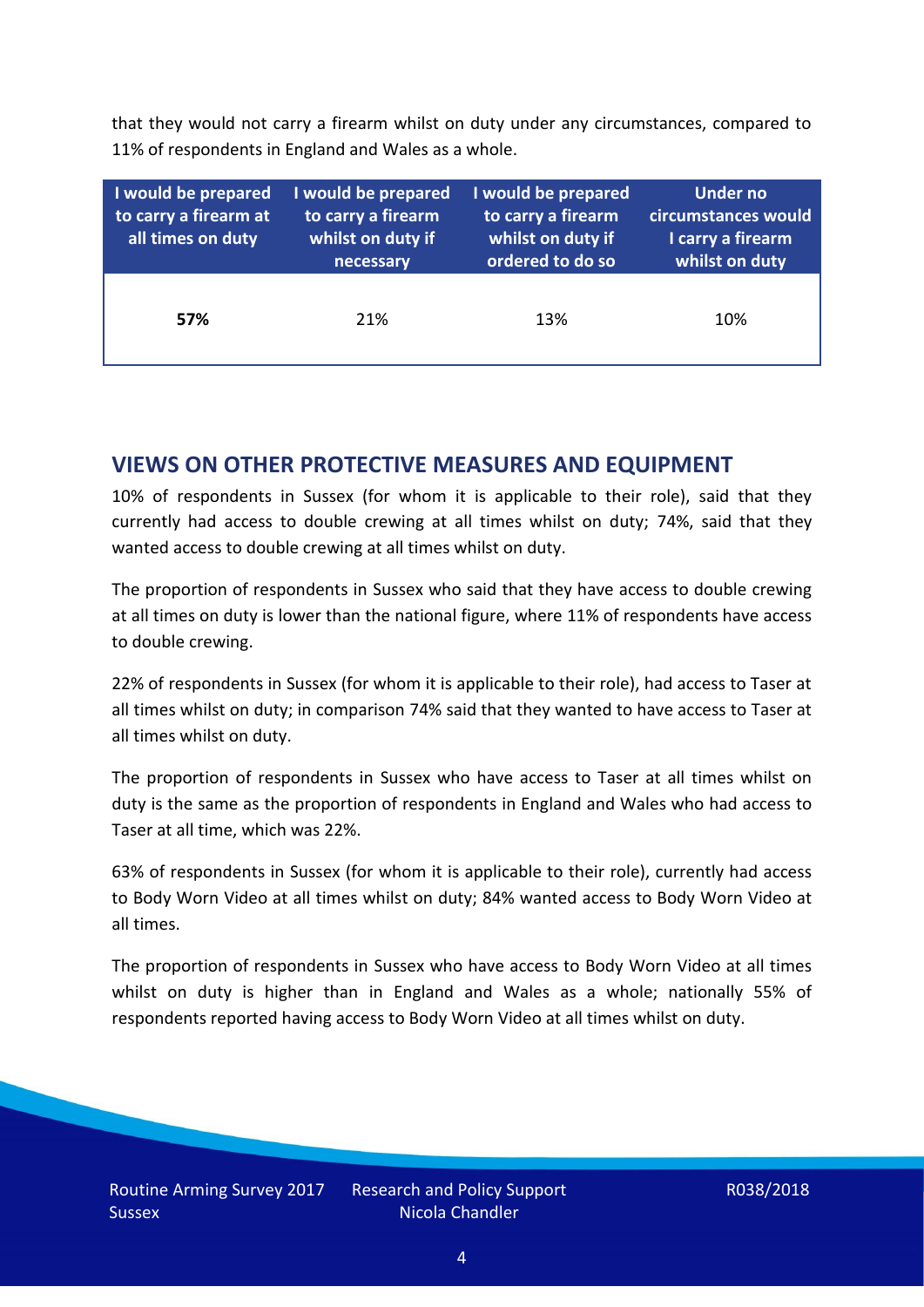| Officers regularly have access to (for<br>whom its applicable to their role): | <b>Double</b><br>crewing | <b>Body Worn</b><br><b>Video</b> | Taser |
|-------------------------------------------------------------------------------|--------------------------|----------------------------------|-------|
| <b>Never</b>                                                                  | 5%                       | 12%                              | 51%   |
| When deemed necessary by an officer<br>with appropriate authority             | 7%                       | 1%                               | 6%    |
| Upon my request whilst I am on duty                                           | 7%                       | 10%                              | 5%    |
| At all times whilst I am on duty                                              | 10%                      | 63%                              | 22%   |

#### **THREATS TO LIFE**

49% of respondents in Sussex said that they had felt that their life was in serious danger at least once in the last two years as a result of a threat by a member the public whilst on duty. This is lower than the 54% of respondents within England and Wales as a whole who felt that their life had been in serious danger in the last two years.

A more detailed breakdown of the number of times respondents in Sussex felt that their life had been in serious danger in the last two years is provided below.

|                                                                                                                                                                              | <b>None</b> | <b>One</b> | <b>Two</b> | Three to<br>four | <b>Five to</b><br><b>six</b> | <b>Seven</b><br>or more |
|------------------------------------------------------------------------------------------------------------------------------------------------------------------------------|-------------|------------|------------|------------------|------------------------------|-------------------------|
| How many times in the<br>last two years have you<br>felt that your life was in<br>serious danger as a result<br>of a threat by a member<br>of the public, whilst on<br>duty? | 51%         | 15%        | 16%        | 11%              | 5%                           | 3%                      |

Research and Policy Support Nicola Chandler